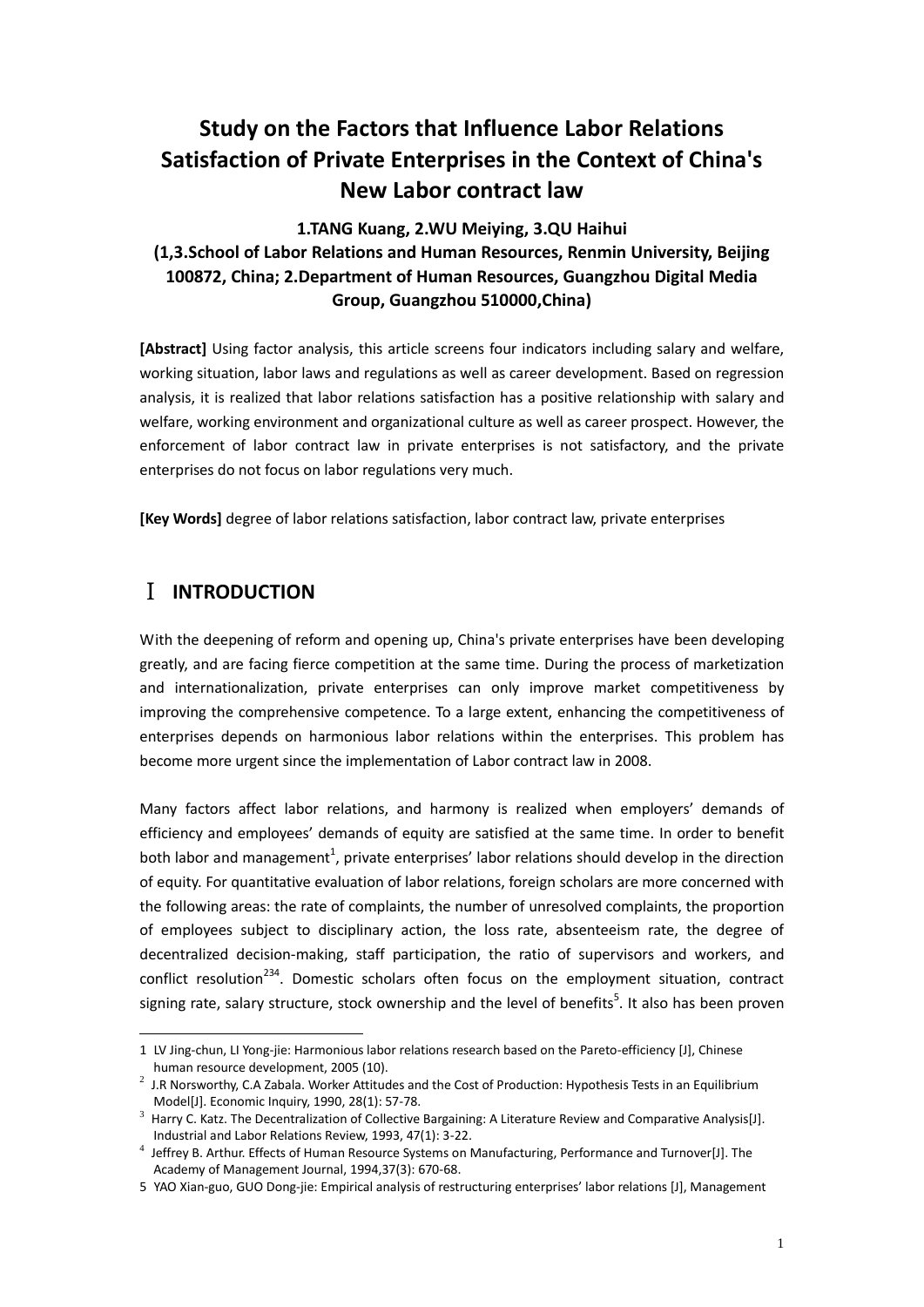that labor relations satisfaction is positively related to salary, appraisal, security, and working  $conditions<sup>1</sup>.$ 

The results above have provided some frame of reference, but many deficiencies still exist in existing analyses. In qualitative research of labor relations, non-index system of model evaluation method and an indirect list-style of "labor standards" evaluation method can no doubt make evaluations of labor relations from one aspect, but are not systematic or complete. While in the existing evaluation system of labor relations research, the validation phase of indicator system is missing. For the indicators established now, they still lack technical scientific rationality and reliability. Besides, most scholars do not distinguish among the nature of the enterprises, but rather use a general standard to extract indicators of labor relations satisfaction. Therefore, for most labor disputes in private enterprises, the current labor relations research lacks pertinence and needs to be corrected. This article uses quantitative research methods to extract key indicators that affect the private enterprise labor relations satisfaction. Meanwhile, the article takes statistical testing techniques and focus on analyzing the key indicators.

## Ⅱ **CONSTRUCTION OF LABOR RELATIONS SATISFACTION INDICATORS SYSTEM**

Enterprise labor relations satisfaction is subject to the laws and regulations in a given labor market, the enterprise's operational status, organizational culture, wages and benefits and many other factors. Because there is not yet a mature scale to measure labor relations satisfaction, we designed a questionnaire containing 24 indicators of labor relations based on literature review and interviews, which is shown in Table 1. To make an objective evaluation of the system of private enterprise labor relations, the status quo, characteristics and influencing factors, we conducted a special investigation which lasted two weeks. The respondents can be divided into the following three categories: labor relations professionals who include doctoral students from School of Labor and Human Resources, Renmin University of China, HR staff from private enterprises, and the general staff from private enterprises. 100 copies of the survey questionnaires were issued, of which 10 were issued to the first category, the second 20 copies, and the third 70 copies. A total of 85 questionnaires were returned, of which for the first category 6 copies, 19 copies of the second category, and for the third category 60 copies were valid questionnaires.

| Key indicators that affect labor relations satisfaction        | Proportion |         |       |
|----------------------------------------------------------------|------------|---------|-------|
|                                                                | >75%       | 50%-75% | < 50% |
| Signing status of labor contracts                              | v          |         |       |
| Probation period requirements and payment of social insurance  |            |         | V     |
| Workers' knowledge and participation of regulations concerning | ่√         |         |       |
| themselves and significant matters                             |            |         |       |
| Whether there are trade unions within enterprises              |            |         | V     |

**Table 1 Survey of factors affecting labor relations satisfaction**

World, 2004 (5).

<u>.</u>

<sup>1</sup> Wang Yong-le, Li Mei-xiang: Empirical Analysis of factors that affect private enterprises' labor relations [J], China Institute of Industrial Relations Journal, 2006,20 (2).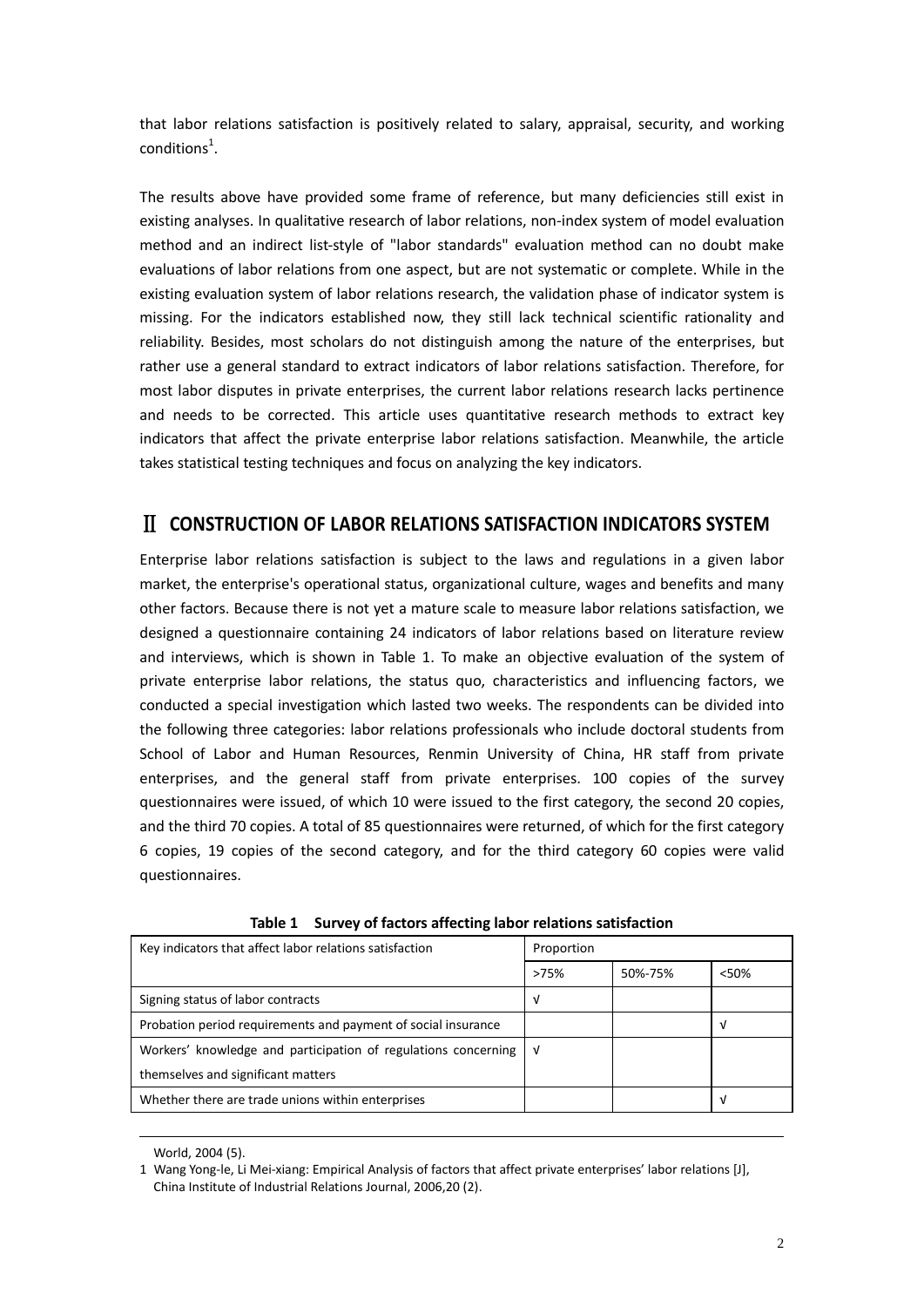| Whether the trade unions help resolving labor disputes         | $\sqrt{ }$ |            |            |
|----------------------------------------------------------------|------------|------------|------------|
| Wage growth                                                    | $\sqrt{ }$ |            |            |
| Payroll situation                                              | $\sqrt{ }$ |            |            |
| Bonus pay                                                      | $\sqrt{ }$ |            |            |
| Overtime pay                                                   | $\sqrt{ }$ |            |            |
| Internal pay equity                                            | v          |            |            |
| External pay competitiveness                                   |            | $\sqrt{ }$ |            |
| The payment of old-age insurance                               | $\sqrt{ }$ |            |            |
| The payment of health insurance                                | $\sqrt{ }$ |            |            |
| The payment of unemployment insurance                          | $\sqrt{ }$ |            |            |
| The payment of industry-injury insurance                       |            | $\sqrt{ }$ |            |
| The payment of maternity insurance                             |            | $\sqrt{ }$ |            |
| The payment of housing provident fund                          | $\sqrt{ }$ |            |            |
| Hardware facilities in working place (whether there is a water |            |            | $\sqrt{ }$ |
| dispenser or an air-conditioner)                               |            |            |            |
| Physical job stress                                            | $\sqrt{ }$ |            |            |
| Care from leaders                                              | $\sqrt{ }$ |            |            |
| Relationship with colleagues                                   | $\sqrt{ }$ |            |            |
| Promotion perspect                                             | $\sqrt{ }$ |            |            |
| Job stability                                                  | $\sqrt{ }$ |            |            |
| Confidence of enterprises' future development                  | v          |            |            |

Source: Based on the questionnaire acquired.

It is shown from the survey that over 75% of the people think that the main factors influencing labor relations satisfaction include: the signing status of labor contracts after the implementation of the Labor contract law, workers' knowledge and participation of regulations concerning themselves and significant matters, whether there are trade unions within enterprises, whether the trade unions help resolving labor disputes, wage growth, payroll situation, the payment of bonus, the payment of overtime working, internal pay equity, the payment of old-age insurance, health insurance, industry-injury insurance, housing provident fund, physical job stress, care from leaders, relationship with colleagues, promotion prospect, and confidence of enterprises' future development. From 50% to 75% of respondents think that trade unions, external pay competitiveness, and the payment of unemployment insurance and maternity insurance are main indicators that affect the labor relations satisfaction. Due to individual differences, different respondents have various understanding of indicators. In accordance with the principle of conformity, we have selected factors that more than 50% of respondents agree with, as the indicators affect the satisfaction. As a consequence, the following three factors were removed: hardware facilities in working place (whether there is a water dispenser or an air-conditioner), probation period requirements, payment of social insurance and whether there are trade unions within enterprises.

In addition, during the investigation and interviews we also found that enforcement of labor contracts, colleagues' cooperation, whether the company has a good corporate culture, whether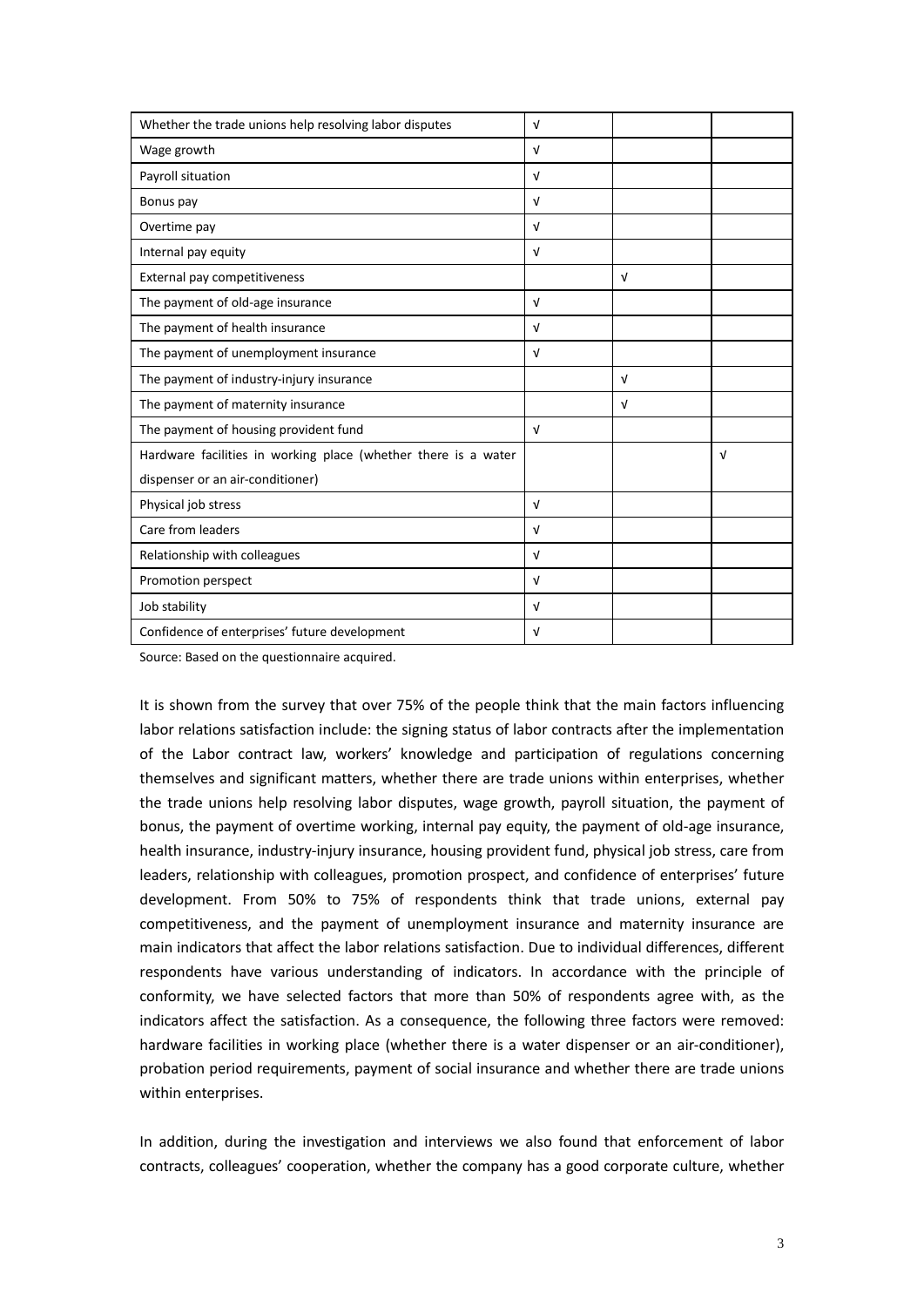the reward distribution system is open and fair, and whether the leaders will affirm the work also play a very important role in affecting labor relations satisfaction. Therefore, we put these related indicators into the indicator system, and end up with a table of indicators shown in Table 2.

| X1: Enforcement of labor contracts                                                                       |
|----------------------------------------------------------------------------------------------------------|
| X2: Workers' knowledge and participation of regulations concerning themselves and<br>significant matters |
| X3: Whether trade unions help resolving labor disputes                                                   |
| X4: Wage growth                                                                                          |
| X5: Payroll situation                                                                                    |
| X6: Bonus pay                                                                                            |
| X7: Overtime pay                                                                                         |
| X8: Whether the reward distribution system is open and fair                                              |
| X9: Internal pay equity                                                                                  |
| X10: External pay competitiveness                                                                        |
| X11: Whether satisfied with social insurance payment                                                     |
| X12: Physical job stress                                                                                 |
| X13: Leaders' affirmation                                                                                |
| X14: Care from leaders                                                                                   |
| X15: Whether the company has a good corporate culture                                                    |
| X16: Colleagues' cooperation                                                                             |
| X17: Relationship with colleagues                                                                        |
| X18: Promotion prospect                                                                                  |
| X19: Job stability                                                                                       |
| X20: Confidence of enterprises' future development                                                       |

**Table 2 Confirmation of indicators that affect labor relations satisfaction**

## Ⅲ **SURVEY OF LABOR RELATIONS' SATISFACTION IN PRIVATE ENTERPRISES**

#### **1 Questionnaire Survey**

Based on the indicators discussed above, we designed a questionnaire investigating the indicators that affect private enterprises' labor relations satisfaction. The questionnaire is similar to the Likert scale, and each question is measured by five levels, so that subjects may choose according to their actual answers. The labor relations satisfaction variables are designed to be dummy variables, and the respondent makes a business assessment according to the relationship between the enterprises and his or herself. Let us assume that 0 is not satisfied at all, 100 is fully satisfied; the respondents can choose at 0, 10, 20, 30, 40, 50, 60, 70, 80, 90, 100.

Under the help of Zhongguancun Human Resource Managers Association, we sent a total of 200 questionnaires to employees of private enterprises via e-mail. 140 valid questionnaires were recovered, with a recover rate of 70%. Of these, 22 copies are from high-level managers, 28 copies from functional department staff, 54 from technical staff, and 36 from salesman.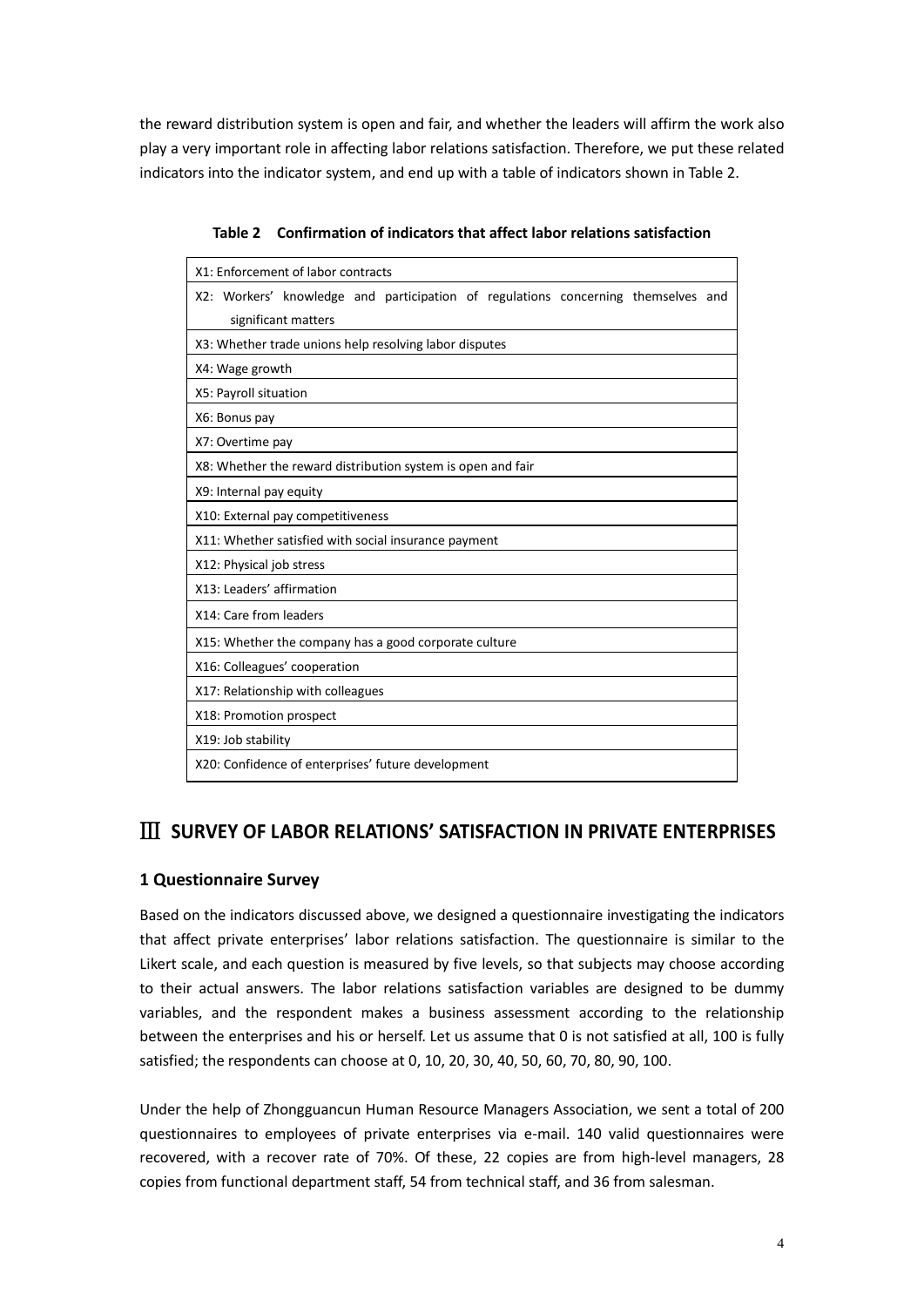We use a project analysis method to analyze the indicators that affect labor relations satisfaction, that is to set an order according to the sum of scores, questions that score 27% of the pre-classified as the high group (38) while those with a score of 27% after the group classified as the low group (38). We then use average scores for significant differences. Independent sample t-test results show that the questionnaire with 20 items was identified, having the ability to discern the degree of different subjects' responses.

### **2 Factor Analysis**

We have designed 20 indicators that affect labor relations satisfaction. However, these indicators are not completely independent, but intertwined. This means if a direct multi-regression analysis is done, only a small portion of variables will remain in the regression equation and information from other variables is lost. Therefore, we first use factor analysis to identify the basic data structure, and then use the generated factors to analyze the labor relations satisfaction. In this way, the weakness that there may be a high correlation among variables is overcome while at the same time, retaining the information on these variables.

#### ⑴ **Relevance Test**

#### **Table3 KMO and Bartlett's Test**

| KMO Measure of Sampling Adequacy.   |                    | .833    |
|-------------------------------------|--------------------|---------|
| Bartlett's test of Sphericity Value | Approx. Chi-square | 1.784E3 |
|                                     | Df.                | 190     |
|                                     | Sig                | .000    |

Source: obtained from the results of data processing by spss13.0 version.

Table 3 is the Result of KMO Measure and Bartlett's test of Sphericity. KMO Value 0.833, which is between 0.8 and 0.9, means factor analysis is reasonable. And concomitant probability of Bartlett's test is 0.000, which is significant, also means factor analysis is reasonable.

### ⑵ **Calculate Eigenvalue and Contribution Rate of Correlation Matrix, Define Principal Component Number, and Compute Original Factor Loading Matrix**

|           |       | <b>Initial Eigenvalues</b> |              |       |                  | <b>Extraction Sums of Squared Loadings</b> |       |                  | <b>Rotation Sums of Squared Loadings</b> |
|-----------|-------|----------------------------|--------------|-------|------------------|--------------------------------------------|-------|------------------|------------------------------------------|
| Component | Total | % of<br>variance           | Cumulative % | Total | % of<br>variance | Cumulative %                               | Total | % of<br>variance | Cumulative %                             |
|           | 7.228 | 36.142                     | 36.142       | 7.228 | 36.142           | 36.142                                     | 5.452 | 27.260           | 27.260                                   |
| 2         | 3.101 | 15.506                     | 51.649       | 3.101 | 15.506           | 51.649                                     | 3.813 | 19.063           | 46.323                                   |
| 3         | 2.304 | 11.522                     | 63.171       | 2.304 | 11.522           | 63.171                                     | 2.401 | 12.004           | 58.327                                   |
| 4         | 1.199 | 5.994                      | 69.165       | 1.199 | 5.994            | 69.165                                     | 2.168 | 10.838           | 69.165                                   |

#### **Table 4 Total Variance Explained**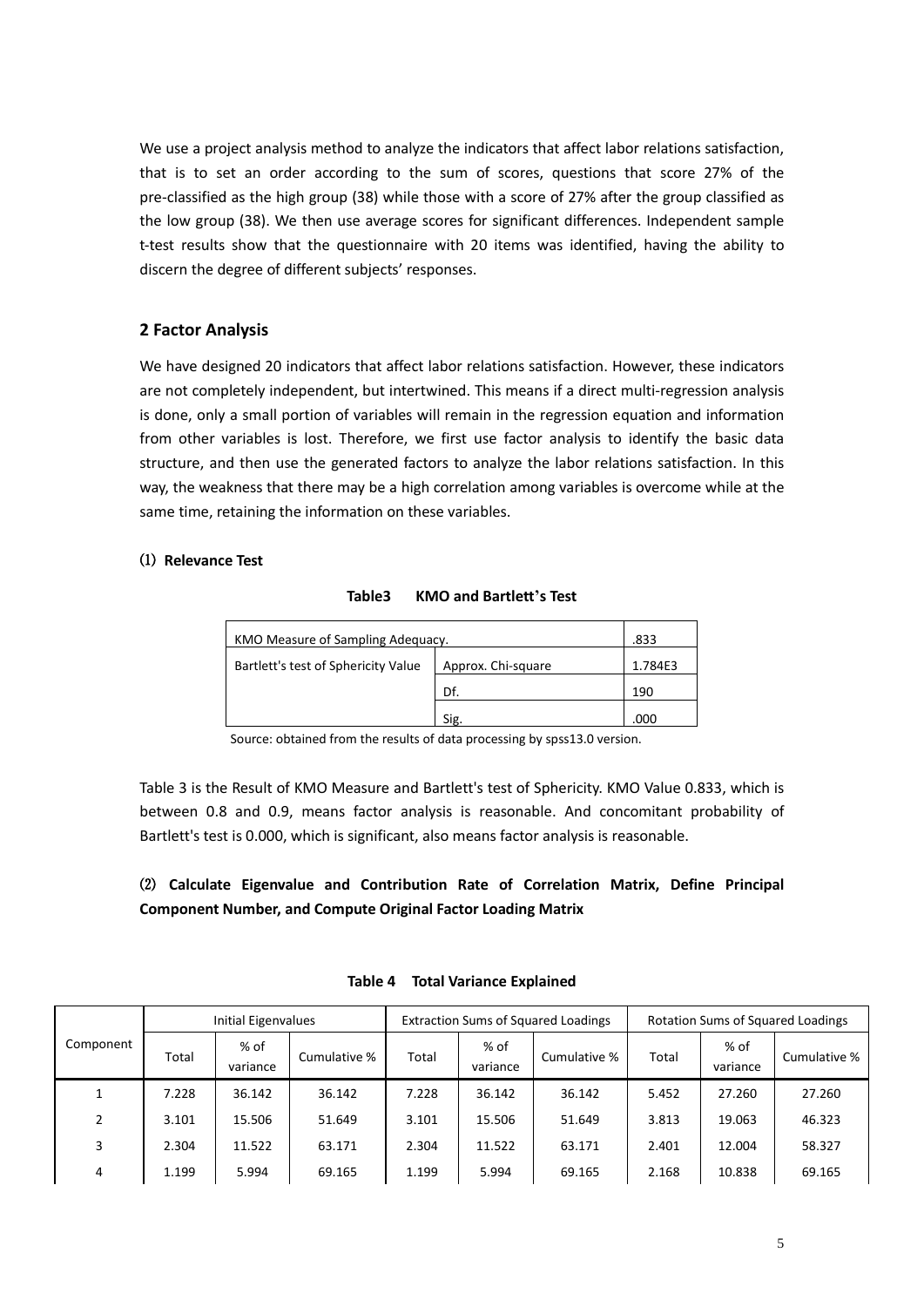| 5                | .894 | 4.469 | 73.634  |
|------------------|------|-------|---------|
| $\boldsymbol{6}$ | .674 | 3.369 | 77.003  |
| $\boldsymbol{7}$ | .599 | 2.994 | 79.997  |
| $\bf 8$          | .571 | 2.855 | 82.852  |
| 9                | .497 | 2.487 | 85.340  |
| $10\,$           | .434 | 2.172 | 87.511  |
| 11               | .386 | 1.931 | 89.442  |
| 12               | .372 | 1.862 | 91.304  |
| 13               | .326 | 1.630 | 92.934  |
| 14               | .294 | 1.470 | 94.404  |
| 15               | .272 | 1.361 | 95.765  |
| 16               | .236 | 1.182 | 96.947  |
| 17               | .179 | .896  | 97.843  |
| $18\,$           | .158 | .792  | 98.635  |
| $19\,$           | .147 | .737  | 99.372  |
| 20               | .126 | .628  | 100.000 |

Source: obtained from the results of data processing by SPSS version 13.0

Table 4 lists principal components in order of characteristic roots. This table is the result of factor extracts and factor rotation after factor analysis. Columns 2 to 4 describe the original factor solution. Columns 5 to 7 describe intermediate factor solution. Finally, Columns 8 to 10 describe final factor solution.

Extract four common factors whose eigenvalue is bigger than one. These four common factors reflect 69.12% of original variables. In general, loss of original variable information is not too much. Factor analysis works out well.

|                                                               |         |         | Component |         |
|---------------------------------------------------------------|---------|---------|-----------|---------|
|                                                               | 1       | 2       | 3         | 4       |
| X1: Enforcement of labor contracts                            | .100    | .339    | .831      | .093    |
| X2: Rules and regulations                                     | $-.048$ | .330    | .812      | $-.051$ |
| X3: Whether the trade unions help resolving<br>labor disputes | .173    | .457    | .696      | .255    |
| X4: Wage growth                                               | .660    | $-.410$ | .135      | .180    |
| X5: Payroll situation                                         | .699    | $-.260$ | .040      | .258    |
| X6: Bonus pay                                                 | .722    | $-.433$ | .088      | $-.032$ |
| X7: Overtime pay                                              | .663    | $-.442$ | .254      | $-.022$ |
| X8: Reward distribution system                                | .806    | $-.296$ | .052      | .141    |

**Table 5 Component Matrix**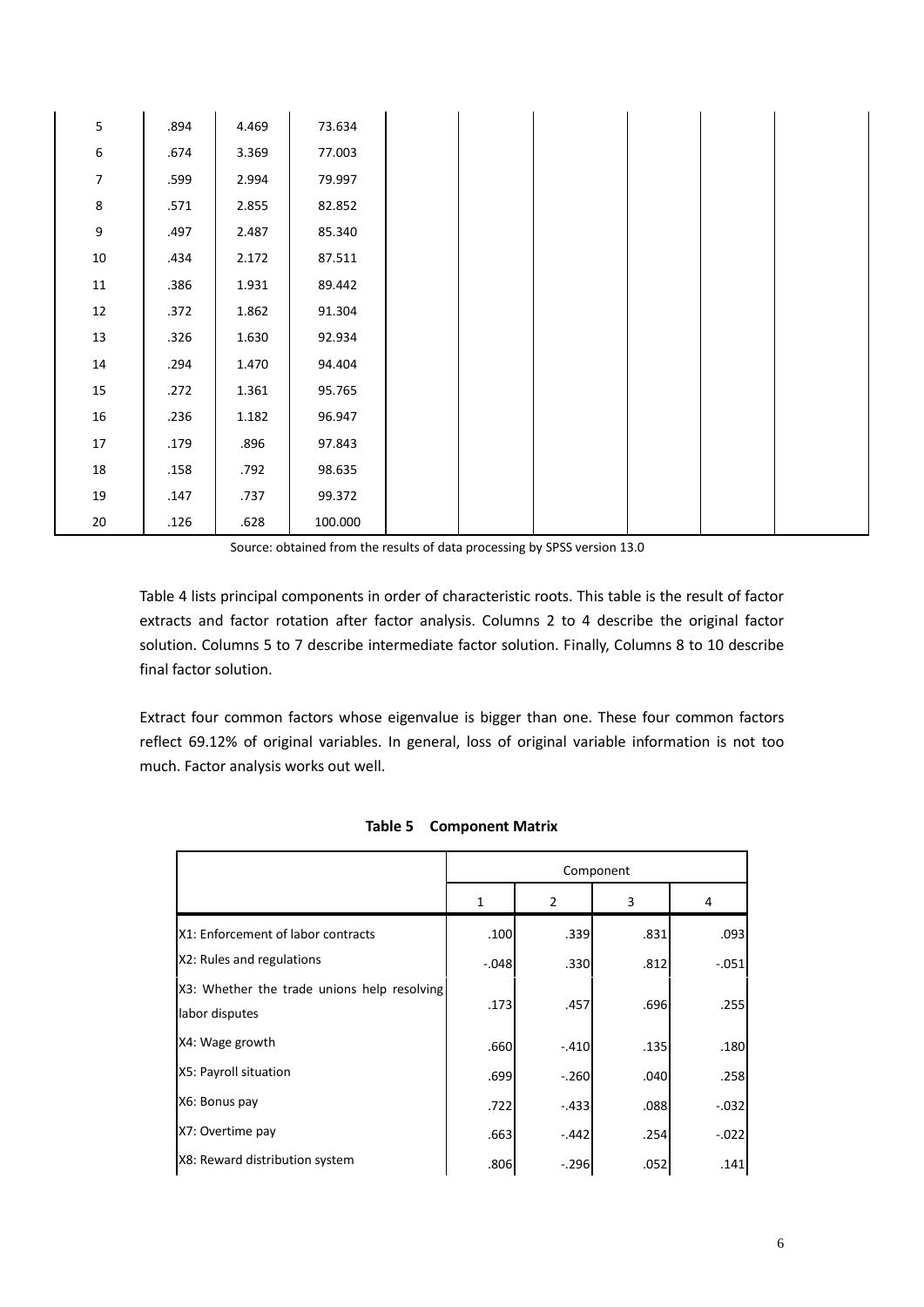| X9: Internal pay equity           | .789 | $-.282$ | $-.011$ | $-.138$ |
|-----------------------------------|------|---------|---------|---------|
| X10: External pay competitiveness | .732 | $-.386$ | .049    | .022    |
| X11: Payment of social insurance  | .758 | $-.403$ | .074    | .062    |
| X12: Physical job stress          | .492 | .494    | $-.297$ | .293    |
| X13: Leader's affirmation         | .595 | .537    | $-.124$ | .255    |
| X14: Care from leaders            | .575 | .504    | $-.213$ | $-.019$ |
| X15: Corporate culture            | .568 | .420    | $-.110$ | .215    |
| X16: Colleagues' cooperation      | .531 | .371    | $-.367$ | .187    |
| X17: Relationship with colleagues | .536 | .514    | $-.240$ | $-.047$ |
| X18: Promotion prospect           | .511 | .346    | .022    | $-.608$ |
| X19: Job stability                | .632 | .174    | .000    | $-.476$ |
| X20: Corporate outlook            | .664 | .239    | .118    | $-.385$ |

Table 5 is a component matrix, which is used to reflect the variation of factor to explain each variable, thus the various variables can be expressed as four common factors:

 $X_1$  (enforcement of labor contracts) =  $0.1F_1 + 0.339F_2 + 0.831F_3 + 0.093F_4$ 

 $X_2$  (Workers' knowledge and participation of regulations concerning themselves and significant matters) =  $-0.048F_1 + 0.030F_2 + 0.813F_3 - 0.051F_4$ 

……

 $X_{20}$  (Confidence of enterprises' future development) =  $0.664F_1 + 0.239F_2 + 0.118F_3$  -0.385F

#### **3 Factor Denominations**

In order to reduce the correlation between the principal components and to make the meaning of factors more explicit, we conduct variance maximization (Varimax) rotation to get the rotated component matrix.

|                                                               | Component |          |         |         |
|---------------------------------------------------------------|-----------|----------|---------|---------|
|                                                               |           |          | 3       | 4       |
| X1: Enforcement of labor contracts                            | .033      | .004     | .904    | .068    |
| X2: Rules and regulations                                     | $-.102$   | $-.127$  | .853    | .137    |
| X3: Whether the trade unions help resolving labor<br>disputes | .020      | .234     | .856    | $-.024$ |
| X4: Wage growth                                               | .803      | .091     | .033    | $-.011$ |
| X5: Payroll situation                                         | .739      | .276     | .018    | $-.032$ |
| X6: Bonus pay                                                 | .822      | .043     | $-.049$ | .193    |
| X7: Overtime pay                                              | .812      | $-0.052$ | .098    | .166    |

| Table 6 Rotated Component Matrix |  |  |  |  |
|----------------------------------|--|--|--|--|
|----------------------------------|--|--|--|--|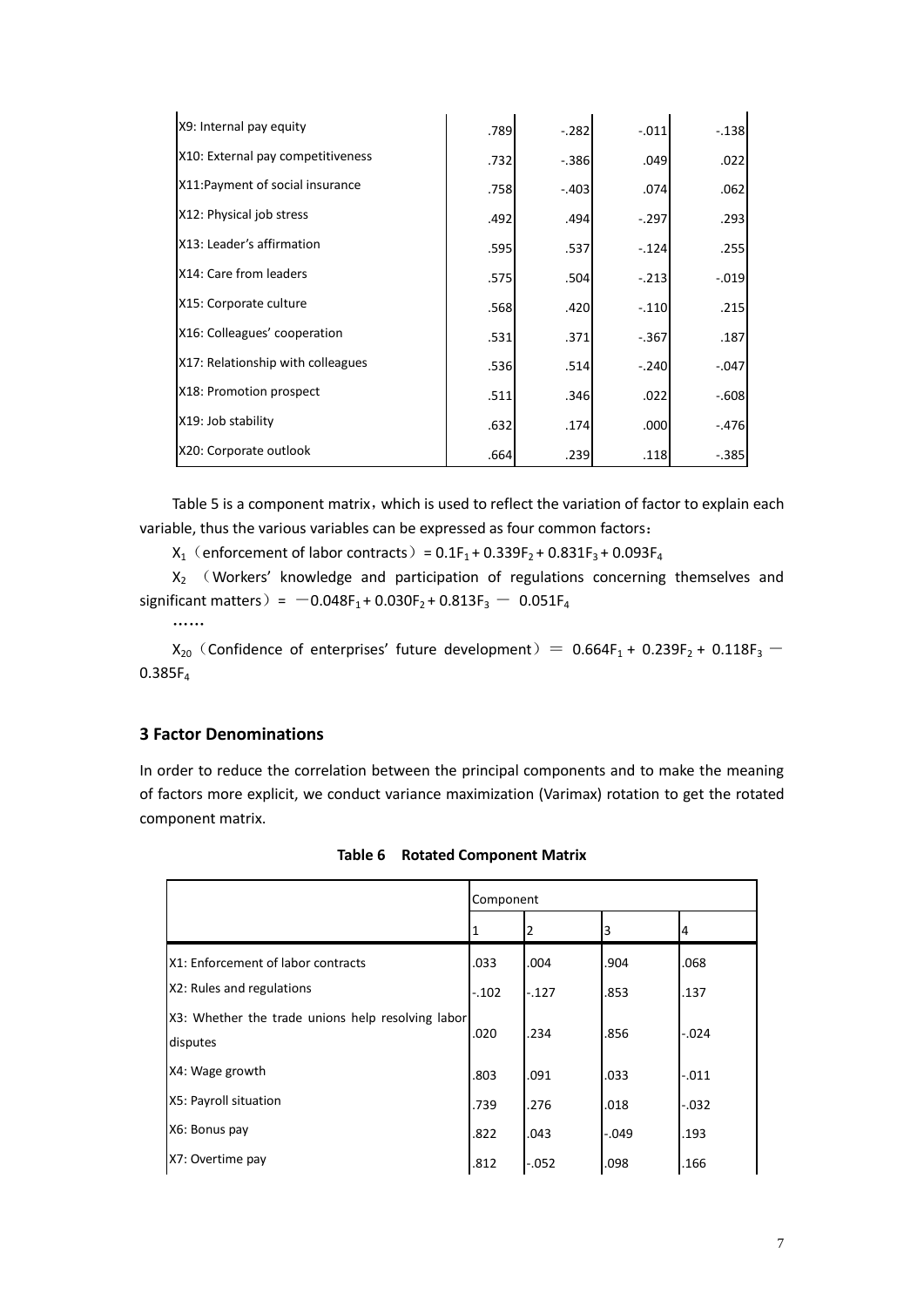| X8: Reward distribution system    | .826 | .257 | .002     | .104 |
|-----------------------------------|------|------|----------|------|
| X9: Internal pay equity           | .749 | .173 | $-0.096$ | .348 |
| X10: External pay competitiveness | .804 | .114 | $-.057$  | .160 |
| X11: Payment of social insurance  | .844 | .123 | $-.033$  | .130 |
| X12: Physical job stress          | .078 | .808 | $-.012$  | .037 |
| X13: Leaders' affirmation         | .154 | .810 | .161     | .126 |
| X14: Care from leaders            | .100 | .705 | .021     | .352 |
| X15: Corporate culture            | .200 | .699 | .122     | .123 |
| X16: Colleagues' cooperation      | .152 | .731 | $-.137$  | .113 |
| X17: Relationship with colleagues | .054 | .690 | $-.006$  | .364 |
| X18: Promotion prospect           | .091 | .249 | .078     | .821 |
| X19: Job stability                | .304 | .257 | .021     | .705 |
| X20: Corporate outlook            | .325 | .309 | .170     | .656 |

Note: The rotation method is the "variance maximization method" Resource: Obtained from the empirical results by SPSS version 13.0

In the factor analysis, the larger the absolute value of the correlation coefficient between the variable and a certain factor, the closer the relationship between factors and variables. That is, the factor may be more representative of the information in the variable.

As can be seen from Table 6, the first factor corresponds to variables such as wage growth, the payment of wages, bonus pay, overtime pay, reward distribution system, internal pay equity, external pay competitiveness and whether satisfied with the payment of social security. All of these reflect the company's payment and welfare state; therefore, we name the factor, "Salary and Welfare." The second factor corresponds to the physical job stress, leaders' affirmation, care from the leader, corporate culture, colleagues' cooperation and the relationship between colleagues, which reflect the corporate culture and working conditions; therefore, we name the second factor as the "Working Situation." The third factor corresponds to the enforcement of labor contracts, the workers' knowledge of and participation in the rules and regulations concerning their immediate interests or significant matters, the union's resolution of dispute, and these reflect the enterprise's implementation of the Labor contract law; therefore, the factor is named as "Labor Laws and Regulations." The fourth factor corresponds to variables such as promotion opportunities, job stability and whether confident about future prospects of the enterprises, which reflect the enterprises' career management of the employees; therefore, the factor is named as "Career Development."

The corresponding relationship between the four factors and indicators are as follows:

| .                      | ENTRANCE RESEARCHED WITH THE CONTROLLERING TWO HEATHER |
|------------------------|--------------------------------------------------------|
| Factor name            | Variable name                                          |
| F1: Salary and Welfare | Wage growth                                            |

**Table 7 Extracted factors and the corresponding variable names**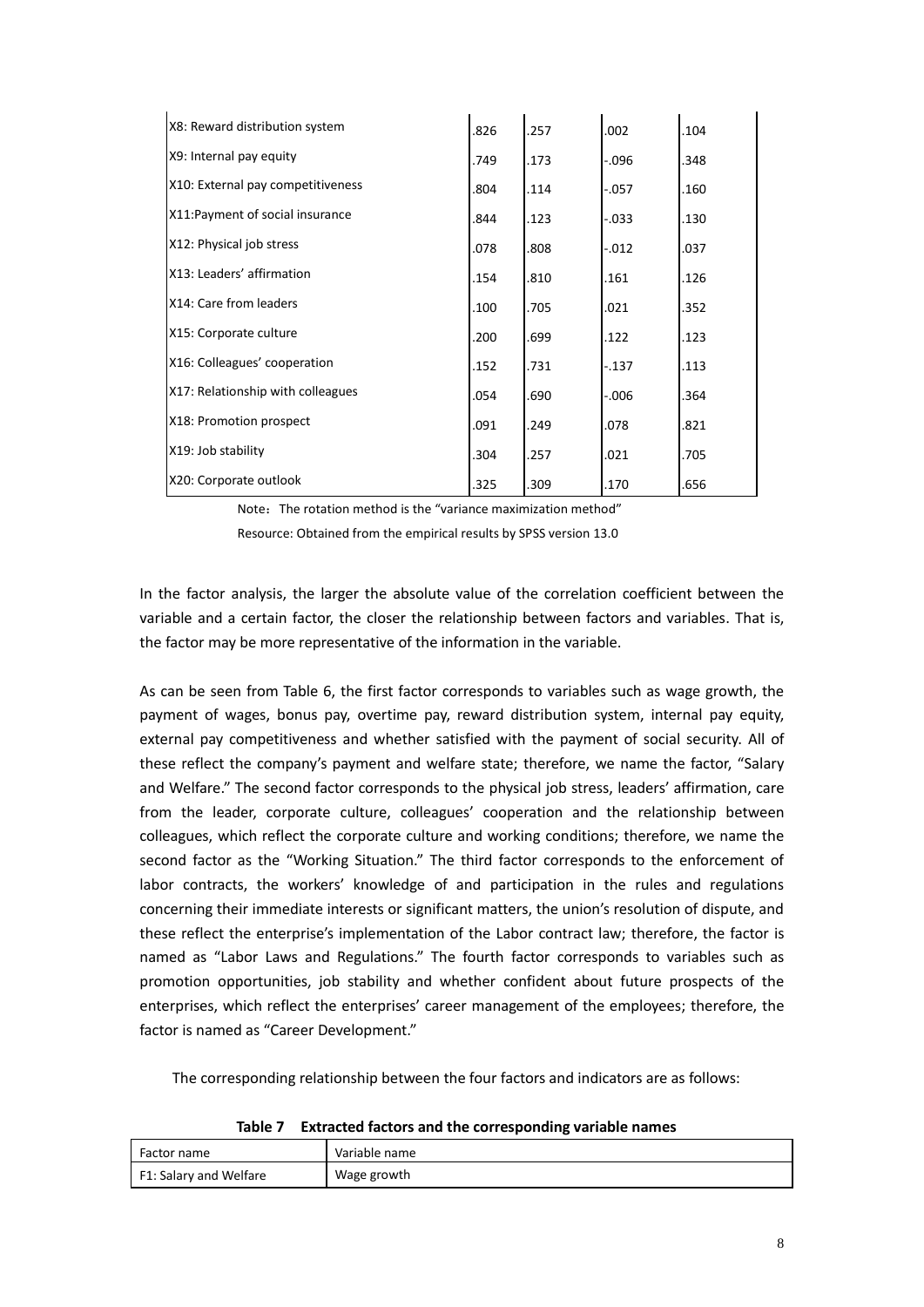|                                | Wage pay                                                             |  |  |  |  |  |  |
|--------------------------------|----------------------------------------------------------------------|--|--|--|--|--|--|
|                                | Bonus pay                                                            |  |  |  |  |  |  |
|                                | Overtime pay                                                         |  |  |  |  |  |  |
|                                | Whether the reward distribution system is open, equitable and just   |  |  |  |  |  |  |
|                                | Internal salary equity                                               |  |  |  |  |  |  |
|                                | External salary competitiveness                                      |  |  |  |  |  |  |
|                                | Whether satisfied with the payment of social security                |  |  |  |  |  |  |
| <b>F2: Work Situation</b>      | Physical job stress                                                  |  |  |  |  |  |  |
|                                | Leaders' affirmation                                                 |  |  |  |  |  |  |
|                                | Care from the leader                                                 |  |  |  |  |  |  |
|                                | Corporate culture                                                    |  |  |  |  |  |  |
|                                | Whether the colleagues cooperate                                     |  |  |  |  |  |  |
|                                | Relationship between colleagues                                      |  |  |  |  |  |  |
| F3: Labor Laws and Regulations | <b>Enforcement of labor contracts</b>                                |  |  |  |  |  |  |
|                                | Workers' knowledge of and participation in the rules and regulations |  |  |  |  |  |  |
|                                | concerning their immediate interests or significant matters          |  |  |  |  |  |  |
|                                | Union's resolution of dispute                                        |  |  |  |  |  |  |
| F4: Career Development         | Promotion opportunities                                              |  |  |  |  |  |  |
|                                | Job stability                                                        |  |  |  |  |  |  |
|                                | Whether confident about future prospects of the enterprises          |  |  |  |  |  |  |

In order to further understand the reliability and validity of the questionnaire, we need to do a reliability test<sup>1</sup>. In the previous factor analysis, four common factors were extracted; the items included are as follows:

Factor one: wage growth, wage pay, bonus pay, overtime pay, reward distribution system, the internal salary equity, the external salary competitiveness and social security payment satisfaction. These eight items reflect the company's salaries and welfares.

Factor two: physical job stress, leader's affirmation, care from the leader, corporate culture, whether the colleagues cooperate and the relationship between colleagues. These six items reflect the enterprises' working situation.

Factor three: enforcement of labor contracts, workers' knowledge of and participation in the rules and regulations concerning their immediate interests or significant matters, the union's resolution of dispute. These total three items.

<u>.</u>

<sup>1</sup> In the Likert scale method, the commonly used reliability test method is the "Cronbach  $\alpha$ " factor. The higher the reliability of the scale, the more stable the scale is. According to the point of view of scholar Gay (1992), if any measure or scale reliability coefficient is above 0.9, that scale's reliability test is very good. If a research tool's reliability is below 0.6, it should be revised. If a scale contains a number of small tests or concept level, then each small scale or concept level should be tested, not just show the reliability coefficient of the total scale.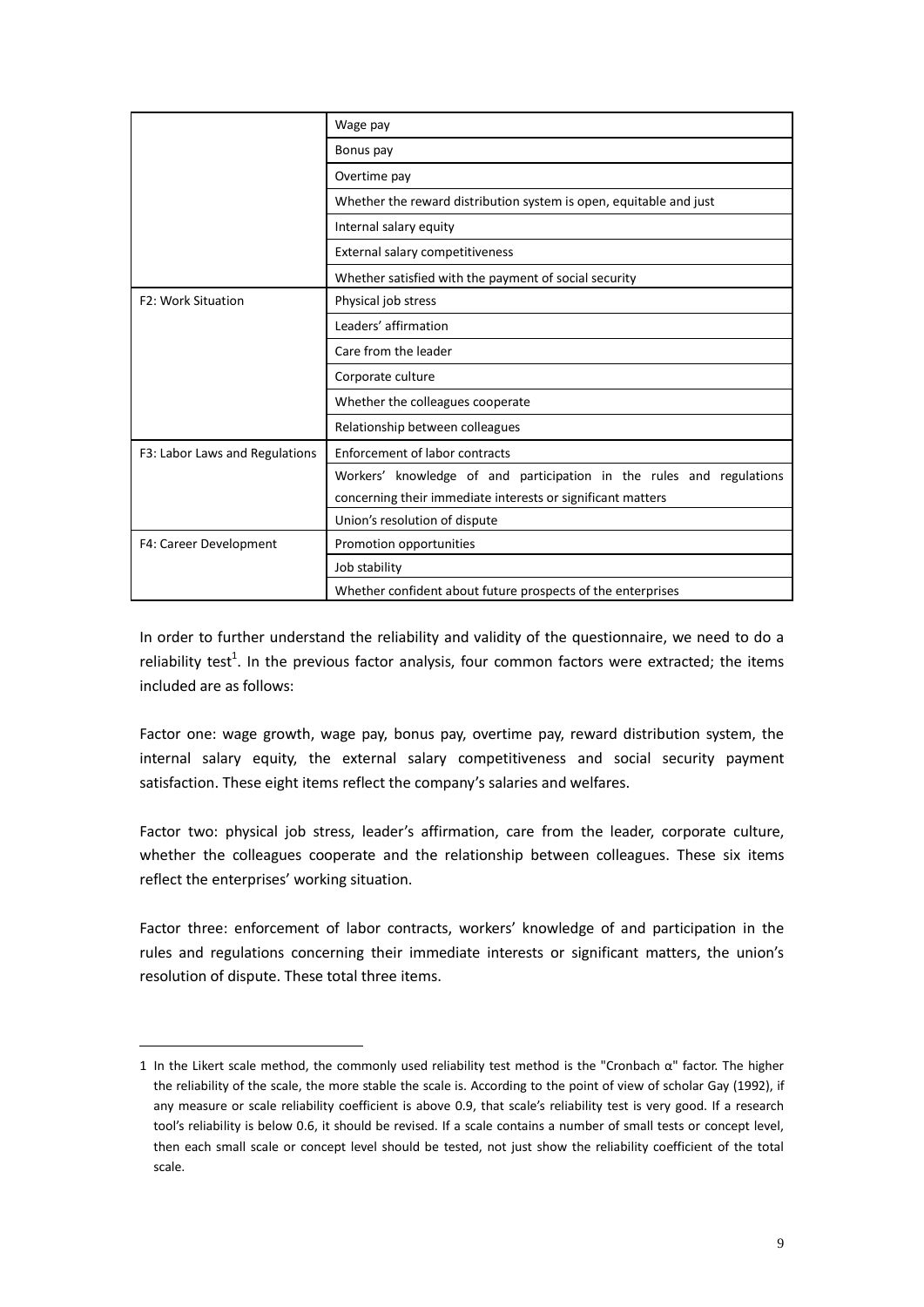Factor four: promotion opportunities, job stability and whether confident about future prospects of the enterprises, totals three items.

| The internal consistency levels within each factor and the total scale is as follows: |  |
|---------------------------------------------------------------------------------------|--|
|---------------------------------------------------------------------------------------|--|

|              | Cronbach $\alpha$ factor | Items |
|--------------|--------------------------|-------|
| Factor one   | 0.929                    | 8     |
| Factor two   | 0.867                    | 6     |
| Factor three | 0.851                    | 3     |
| Factor four  | 0.784                    | 3     |
| Total scale  | 0.889                    | 20    |

**Table 8 Various factors and total scale reliability analysis**

source: Obtained from empirical analysis by SPSS 13.0

Among them, the Cronbach  $\alpha$  coefficient of subscale one (Factor 1) is 0.929 and the reliability is high; the Cronbach  $\alpha$  coefficient of subscale II (Factor 2) is 0.867 and the reliability is high; the Cronbach α coefficient of subscale 3 (Factor 3) is 0.851 and the reliability is high; the Cronbach  $α$ coefficient of subscale IV (factor 4) is 0.784 and the reliability is within an acceptable range. The  $\alpha$ coefficient of the total scale is 0.889, indicating that the reliability of this scale quite well.

The results of factor analysis are also satisfied with conditions to construct validity, which means that cumulative contribution of public factors can reach at least 40 percent. Meanwhile, each indicator should have a relatively high loaded value, say, above 0.4, on only one of the components, while low for other components.

# Ⅳ **Data Analysis**

### **1 Descriptive statistics of the variables**

Among the 140 respondents, 106 are men, a proportion of 75.7%, and 34 are female, a proportion of 24.3%. In terms of age, more people are in the age group of 20-25 and 25-30, which account for 44.3% and 45.7% of the total sample respectively. From the point of view of marital status, the majority of people surveyed are unmarried, constituting 88.6% of the whole sample. In terms of education, most of the respondents are undergraduates, accounting for 52.9% of the total sample, followed by the post-graduates, which account for 20% of the total respondents. The majority of the respondents have 1-3 years of work experience; only 5.7% of the total respondents have work experience of more than 10 years. In terms of positions, a plurality of the respondents is technical staff, comprising 38.6% of those surveyed. Operational staff, functional staff and managers account for 25.7%, 20%, and 15.7% of all the respondents respectively. In terms of 2008 revenue, 41.4% of the respondents earned 50-100 thousand RMB last year. 27.1%, 18.6%, and 12.9% had an annual income of 20-50 thousand, 100-200 thousand and less than 20 thousand RMB respectively.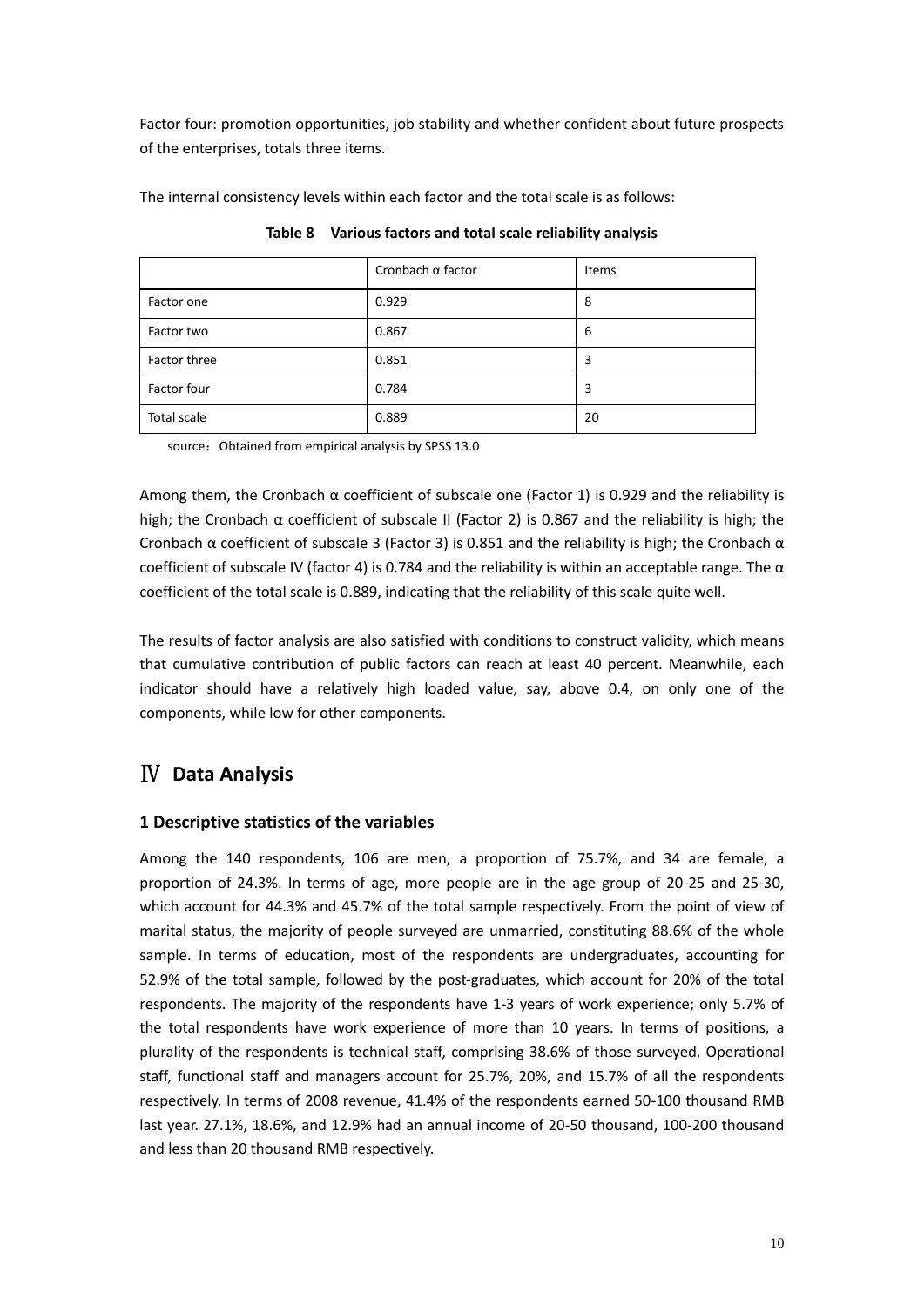| Variable name                        | Mean | Variable name                         | Mean |
|--------------------------------------|------|---------------------------------------|------|
| X1: Enforcement of labor contracts   | 2.79 | X11:Social insurance                  | 2.93 |
| X2: Rules and regulations            | 2.77 | X12: Physical job stress              | 2.91 |
| X3: Union resolution of dispute      | 2.84 | X13: Leaders' affirmation             | 3.24 |
| X4: Wage growth                      | 2.77 | X14: Care from the leader             | 3.24 |
| X5: Wage pay                         | 3.86 | X15: Corporate culture                | 3.27 |
| X6: Bonus pay                        | 2.84 | X16: Whether the colleagues cooperate | 3.29 |
| X7: Overtime pay                     | 2.6  | X17: Relationship between colleagues  | 3.59 |
| X8: Reward distribution system       | 3.07 | X18: promotion prospect               | 3    |
| X9: Internal salary equity           | 2.83 | X19: Job stability                    | 3.43 |
| X10: External salary competitiveness | 2.84 | X20: Corporate outlook                | 3.39 |

**Table 9 Descriptive Statistics of the Variables**

Source: obtained from the results of data processing by SPSS version13.0

Seen from Table 9, the mean of "Wage pay", "Reward distribution system", "Leaders' affirmation", "Care from the leader", "Corporate culture", "Whether the colleagues cooperate", "Relationship between colleagues", "Job stability" and "Corporate outlook" are above 3, indicating that private enterprises have done better in the above nine respects and staff think highly of them. On the other hand, the mean of "Enforcement of labor contracts", "Rules and regulations", "Union resolution of dispute", "Wage growth", "Bonus pay", "Overtime pay", "Internal salary equity", "External salary competitiveness", "Social insurance" and "Intensity of work" are below 3, showing that private enterprises need to ameliorate in the above-mentioned 10 respects.

#### **2 Variance Analysis**

This article will select variables such as the duration of the labor contract, age, educational level, job property and dimensions that can reflect the satisfaction of labor relations to conduct univariate variance analysis. If the accompanied probability of variance test F value (Sig.) is less than the significant level of 0.05, significant difference is assumed.

The results of the variance analysis in Table 10 are as follows:

⑴ The duration of labor contracts has a significant impact on salary and welfare, working environment and career development, indicating that the different duration of labor contracts is directly related with the staff's personal interests; but different durations of labor contracts do not have a significant impact on labor laws and regulations, indicating that the implementation of the labor contract law by private enterprises is not subject to the influence of the duration of the labor contracts. This shows that enterprises don't attach enough importance to labor laws and regulations.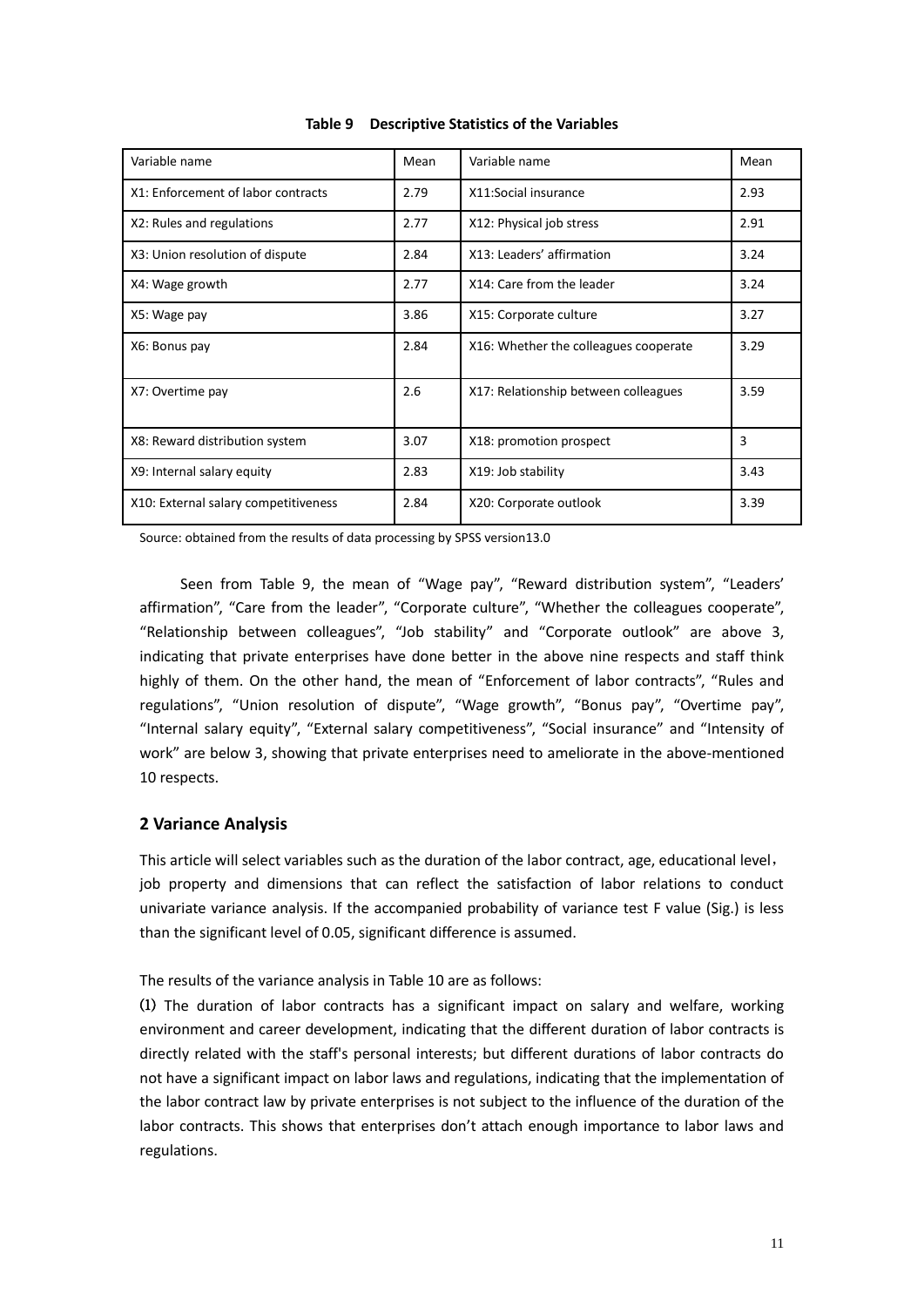| Dependent variable              | Duration of labor contract |      | Age   |      | Educational level |      |
|---------------------------------|----------------------------|------|-------|------|-------------------|------|
|                                 | F                          | Sig. | F     | Sig. | F                 | Sig. |
| <b>F1:Salaries and welfares</b> | 3.345                      | .007 | 2.102 | .103 | 3.309             | .031 |
| F2: Work environment            | 4.301                      | .001 | 9.084 | .000 | 2.309             | .079 |
| F3: Labor laws and regulations  | .702                       | .623 | .451  | .717 | .659              | .578 |
| F4: Career development          | 5.462                      | .000 | 8.140 | .000 | 1.906             | .132 |

#### **Table 10 Summary of the variance analysis**

Source: obtained from the results of variance analysis by SPSS version 13.0

⑵ The ages of the respondents are significantly different in terms of working conditions and environment and career development, indicating that respondents of different ages enjoy various work situations and career development. However, age differences are not significant in terms of payment and welfares, indicating companies' wages and welfare payments do not change with the age of the respondents. Nor are ages significantly different in terms of labor laws and regulations; this indicates that enterprises do not take much consideration of the workers' age when implementing the labor contract law.

⑶ The educational level of the respondents has a significant impact on salaries and welfare benefits, as well as the working environment, indicating that different educational backgrounds will affect salaries and welfares as well as job environment. From this we can see that investment in human capital has a high rate of return. However, the level of education shows no significant effect on labor laws and regulations or career development.

#### **3 Regression Analysis**

As the degree of labor relations satisfaction is a discrete variable with 10 equal portions, multiple linear regressions will affect the accuracy of results; therefore, we first select the Ordered Logistic regression model to conduct the regression analysis with four factors. The regression equation is as follows:

Log(satisfied/dissatisfied) $_i = \alpha_i + 0.752^*$  "Salaries and welfares" +2.419\* "Working environment"

+0.183\* "Labor laws and regulations" +0.980\* "Career development"

(in the equation above, j=1,2,3,4,5,6,7,8,9  $\alpha$ <sub>1</sub>=7.246,  $\alpha$ <sub>2</sub>=8.803,  $\alpha$ <sub>3</sub>=9.484,  $\alpha$ <sub>4</sub>=10.454,  $\alpha$ <sub>5</sub>=11.485,

 $\alpha_6$ =12.526,  $\alpha_7$ =14.479,  $\alpha_8$ =16.597,  $\alpha_9$ =19.117)

To further study of the impact of various variables on the degree of labor relations satisfaction, we conducted a certain technical process with the variables: if the degree of labor relations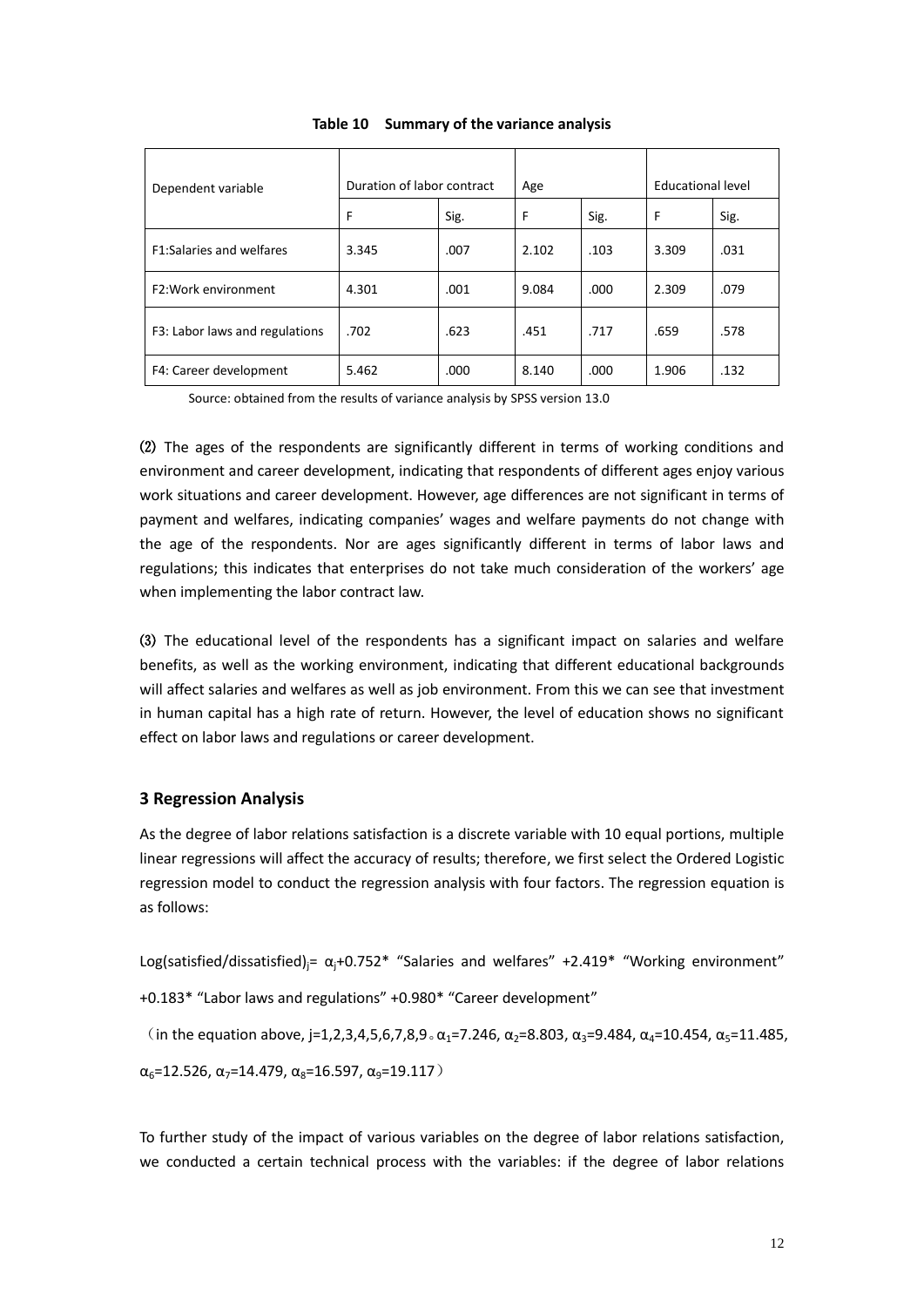satisfaction score in the range between 0 to 50, then re-assign it the value of 0, that is, not satisfied; if the degree of labor relations satisfaction score in 51 to 100, then re-assign it to one, that is, satisfied. After this assignment conversion, the degree of labor relations satisfaction becomes a dummy variable with the value of 1 or 0. With a stepwise logistic regression of the modified data, we have the regression equation as follows:

Log(satisfied/dissatisfied)=3.177\* "whether the colleagues cooperate" +2.148\* "growth rate of wage" +1.286\* "union resolution of dispute" -1.915\* "the payment of bonus" +1.584\* "job promotion" +1.098\* "the payment of overtime work" -17.721

|                                       | Stepwise logistic regression |         |        |                                            | Ordered logistic regression |      |        |
|---------------------------------------|------------------------------|---------|--------|--------------------------------------------|-----------------------------|------|--------|
| Independent variable                  | Coef.                        | Z       | P >  z | Independent<br>variable                    | Coef.                       | Z    | P >  z |
| X16: Whether the colleagues cooperate | 3.177                        | 3.63    | 0.000  | F1: Salaries and welfares                  | 0.752                       | 4.04 | 0.000  |
| X4: Wage growth                       | 2.148                        | 3.29    | 0.001  | F2: Working environment                    | 2.419                       | 7.69 | 0.000  |
| X3: Union resolution of dispute       | 1.286                        | 3.17    | 0.002  | F3:<br>Labor<br>laws<br>and<br>regulations | 0.183                       | 1.15 | 0.251  |
| X6: Bonus pay                         | $-1.915$                     | $-3.33$ | 0.001  | F4: Career development                     | 0.980                       | 3.09 | 0.002  |
| X18: Job promotion                    | 1.584                        | 2.43    | 0.015  |                                            |                             |      |        |
| X7: Overtime pay                      | 1.098                        | $-3.83$ | 0.000  |                                            |                             |      |        |
| Pseudo $R^2$                          | 0.6917                       |         |        | Pseudo $R^2$                               | 0.2861                      |      |        |
| Prob > $chi^2$                        | 0.0000                       |         |        | Prob > $chi^2$                             | 0.0000                      |      |        |
| Number of obs                         | 140                          |         |        | Number of obs<br>140                       |                             |      |        |

**Table 11 Results of Stepwise Logistic Regression and Logistic Regression**

Note: Z values are the significant probability of the variables;  $0.05 > |z|$  indicates that the estimates of the coefficient are statistically significant.

Source: obtained from the results of stepwise logistic regression and logistic regression by SPSS version13.0

### Ⅴ **Main Conclusion and Discussion**

First, the result of variance analysis indicates that the duration of the labor contract has a significant influence on the companies' salary welfare system. This shows that the salary welfare system of private enterprises is closely related to the time that the employees work in the enterprise—the longer they work, the higher their salary, which is also a basic means of the enterprises' human resource management. At the same time, duration of the labor contract has a significant impact on the working environment, and this indicates that the longer the labor contract, the fewer the employees' turn-over. This means they can try to adapt to their working environment and culture and get along well with both superiors and coworkers. The longer the labor contract is, the more significant impact it has on the career development, and there will be more opportunity of promotion as well as better stability compared with those who have a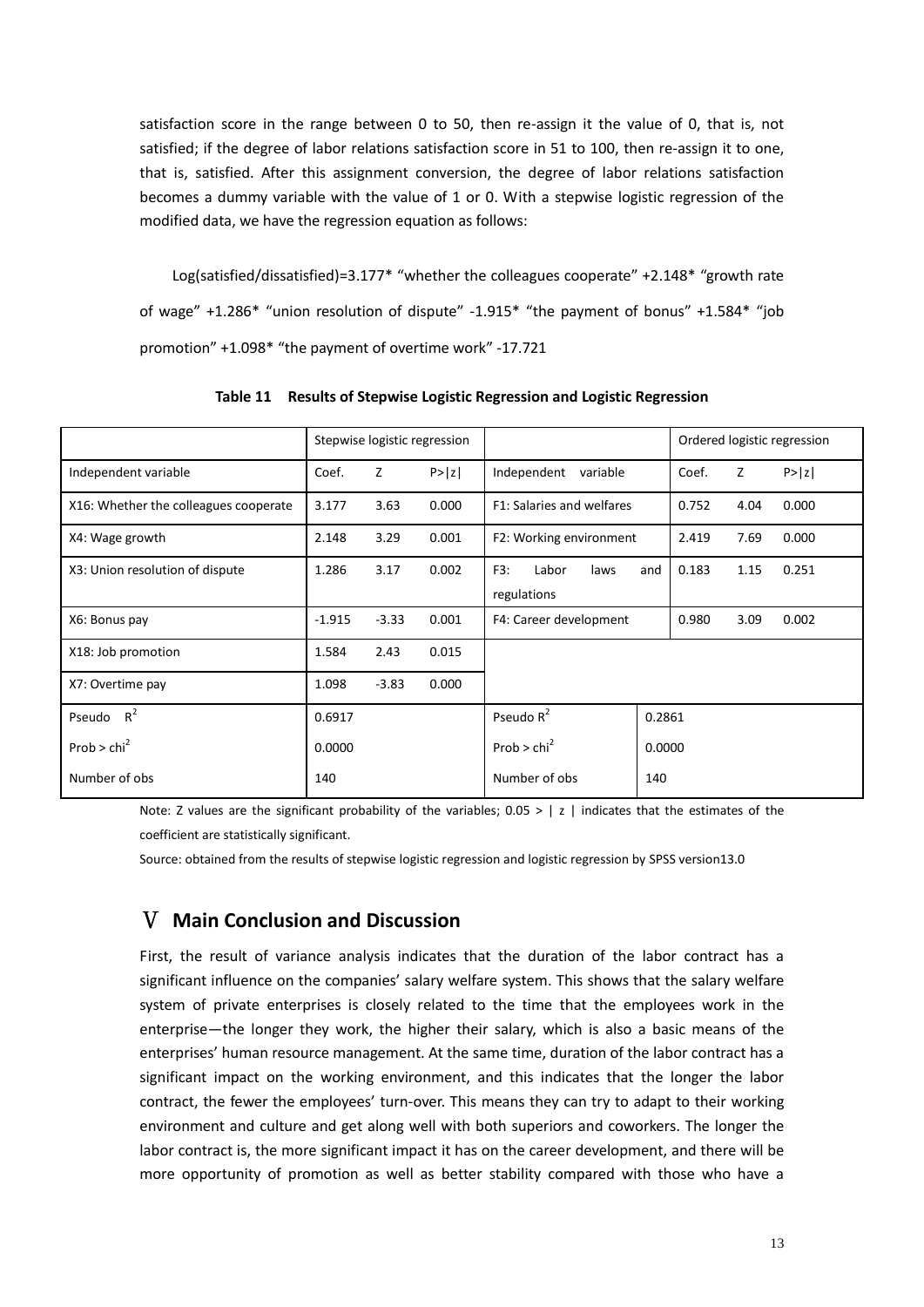shorter labor contract. However, the length of labor contract isn't significantly correlated with the labor law, which indicates that private enterprises don't take into consideration the length of labor contract when executing the labor contract law.

Because the length of the labor contract has a significant impact on the working environment and career development, enterprises should set the length of the written labor contract appropriately. After the establishment of the written labor contract, enterprises should take a comprehensive consideration of the influence of long-term and short-term contracts on their employees and on the enterprises themselves. From the perspective of labor contracts, the relation between a private enterprise and its employees is one of an employment contract. Therefore, when employers and employees have different requirements for labor contract terms, the employer should take special consideration of the property of the enterprise, the characteristic of the product, the requirement of the production and the demand for the employees, and choose the length of the labor contract scientifically.

Secondly, seen from the results of the stepwise logistic regression, among the 20 variables that can affect the degree of labor relationship satisfaction, those that can be included into the final regression are "Whether the employees cooperate with each other"  $(X_{16})$ , "Salary growth rate"  $(X_4)$ , "Workers' union solving the dispute" $(X_3)$ , "Condition of bonus granted"  $(X_6)$ , "Promotion prospects"  $(X_{18})$  and "Overtime pay"  $(X_{7})$ .

The regression result shows that these six variables are significant. Particularly it should be pointed out that the coefficient of the condition of bonus granted  $(X6)$  is -1.915, which indicates although bonus is conductive to the improvement of degree of satisfaction in private enterprises, the effects are quite limited. In our opinion, for a private enterprise trying to survive and develop in transitional China, labor relations are pretty complex. Generally, based on the performance appraisal, private enterprise overemphasizes the effect of bonus on the motivation to the excellent employees. However, because of the lack of synchronicity and a systematic approach among modules of an enterprise's human resource management, motivation by bonus often induces a lot of problems, especially when the bonus leads to a larger income gap within the private enterprise. What's more, under the influence of the traditional thought of "Not afraid of scarcity but of inequality", bonuses show little effects on enhancing the degree of satisfaction within the enterprise.

Third, seen from the results of the ordered logistic regression, the factors of salaries and welfares, working situations and career development are significant. This indicates that higher salaries and other welfares, a more pleasant working environment and organizational culture, and the better career development prospects of private enterprises can improve the staffs' degree of satisfaction in labor relations.

The construction of a reasonable salary system for private enterprises is very important for the improvement of labor relations. In the design and implementation of remuneration schemes, enterprises shouldn't dictate the employee's wages simply in accordance with the employer's personal interest, but should quantify the salary and incentive through a scientific performance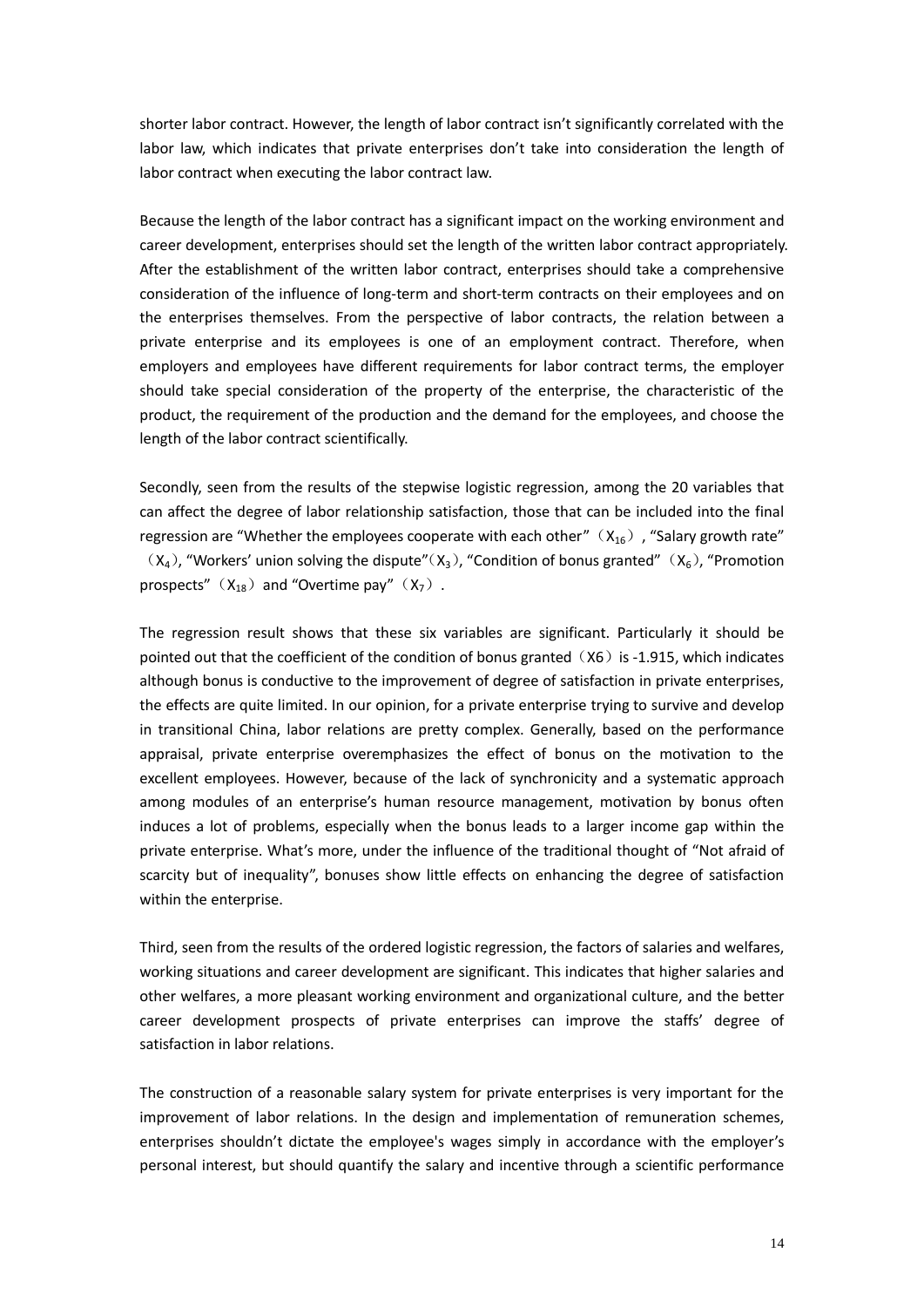appraisal and evaluation system. In particular, enterprises should pay attention to factors related to salaries and welfares, such as the rate of wage growth  $(X_4)$  and whether the distribution of rewards is fair and equitable  $(X_8)$ , based on just, fair and reasonable principles. What's more, in order to avoid jeopardizing their interests, enterprises should try to establish a credible pay and incentives system to achieve a greater degree of persuasion.

Working conditions are also a factor that can't be overlooked by private enterprises in constructing harmonious labor relations. In recent years, some private enterprises, especially small and medium private enterprises in developed coastal areas, frequently encounter production safety accidents and labor conflicts. These not only affect the interests of employees, but also serve as stumbling blocks in the process of social harmony. Our research finds that in order to create a good working environment, in addition to the hardware construction of working environment, enterprises should also pay attention to the soft environment construction of the organizational culture, such as physical job stress( $X_{12}$ ), the leaders' care ( $X_{13}$ ), and cooperation among colleagues ( $X_{16}$ ). These factors all affect the degree of satisfaction in labor relations.

Factors corresponding to career development include promotion prospect( $X_{18}$ ), job stability ( $X_{19}$ ) and future development of the enterprises  $(X_{20})$ , which reflect the self-expectations of the employees are highly correlated with the degree of satisfaction in labor relationship. Since 75.7% of our subjects were men and 72.9% of them have a bachelor degree or above, it can be easily understood why they value the prospects of career development in the survey.

Seen from the results of ordered logistic regression, the factor of labor laws and regulations is not significant and we think this has something to do with the implementation of China's Labor contract law in the private enterprises. In fact, the enforcement of Labor contract law in private enterprises is far from satisfactory. Lack of knowledge of the law and difficulty in safeguarding their rights all lead to the fact that employees are only concerned with wages and welfares, personal development and interpersonal relationships. Although related to their own interests, they remain indifferent to the labor rules and regulations or other such important matters. Meanwhile, the Labor contract law and other laws and regulations only reflect the government's legal orientation and regulate the behavior patterns and the corresponding legal consequences of the employers and workers. However, the enforcement of relevant laws does not necessarily mean that the labor relations in private enterprise will have a fundamental change immediately. Especially after the global financial crisis, to protect jobs and maintain social stability, the enforcement of the labor contract law and other relevant laws and regulations also have tended to weaken. Our research found that a considerable number of private enterprises attach great importance to the staff's performance appraisal and to the incentive of remuneration to employees, but don't carefully implement the Labor contract law and other relevant laws and regulations.